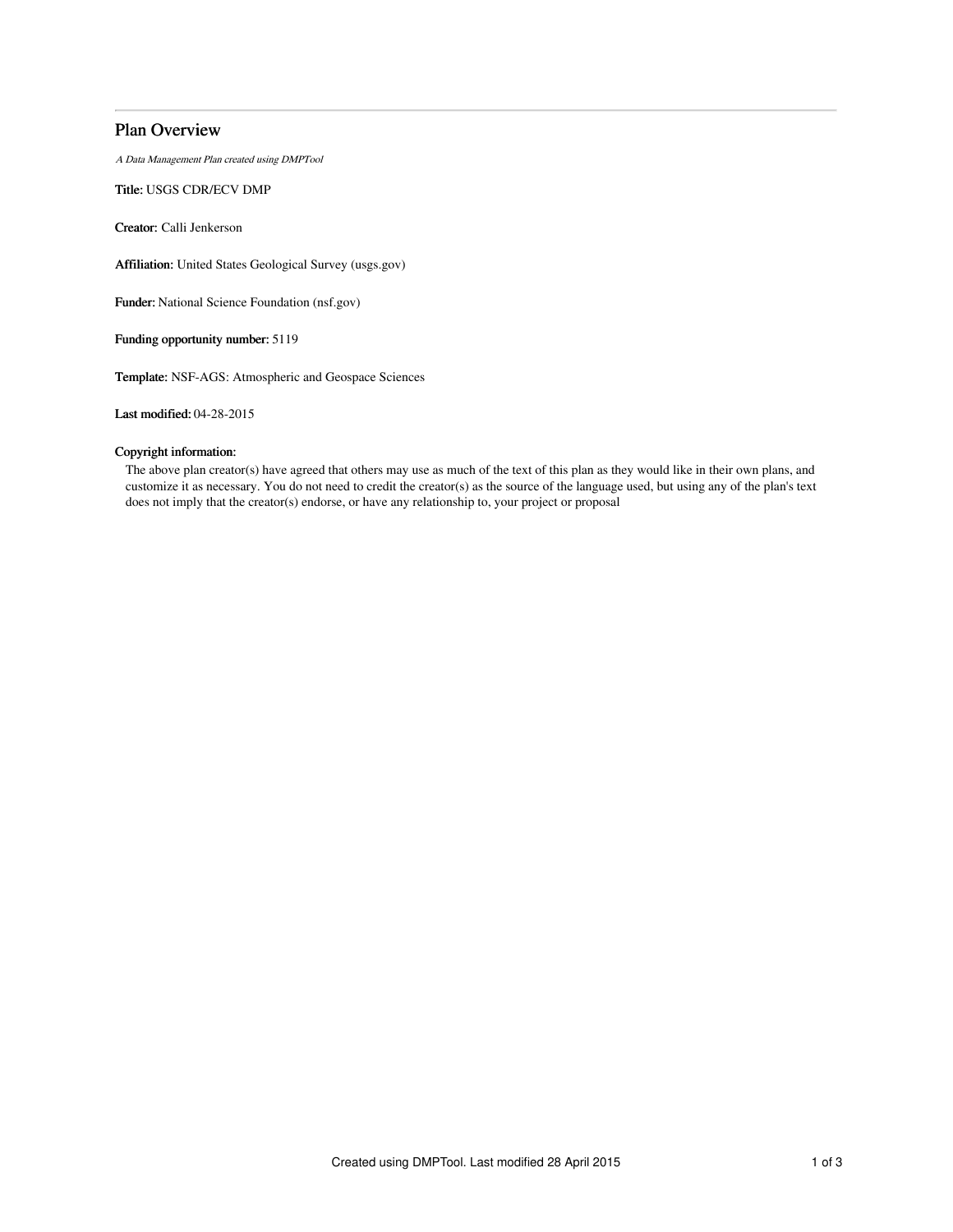# USGS CDR/ECV DMP

## Products of research

Describe the types of data and products that will be generated in the research, such as physical samples, space and/or time-dependent information on chemical and physical processes, images, spectra, final or intermediate numerical results, theoretical formalisms, computational strategies, software, and curriculum materials. The USGS will develop science-quality, applications-ready, time-series of key terrestrial variables and produce them on an operational basis using historical, current, and future Landsat observations. The terrestrial variables will follow the guidelines established through the Global Climate Observing System (GCOS) and include Climate Data Records (CDRs) that represent geophysical transformations of Landsat data (e.g., calibrated radiances, inter-calibration of Landsat instrument radiances, surface reflectance and surface temperature), and Essential Climate Variables (ECVs) that represent specific geophysical and biophysical land properties. CDRs and ECVs offer a framework for producing long-term Landsat datasets suited for monitoring, characterizing and understanding land surface change over time (Strategic Plan for Developing Landsat-scale Climate Data Records and Essential Climate Variables).

Therefore, the USGS Land Remote Sensing Program sets the following goals for the next five years:

- 1. Generate a surface reflectance CDR from calibrated Landsat 4-7 and future Landsat missions as a first step in transforming Landsat data into a time series for terrestrial monitoring.
- 2. Conduct research to develop and implement a technical approach to develop terrestrial ECV products of dynamic surface water extent (SWE), burned area (BA) and snow covered area (SCA).
- 3. Link this work to USGS terrestrial monitoring activities involving scientific assessments and decision support.

Nominal CDR production will generate surface reflectance products for every Landsat acquisition over the continental U.S. (CONUS) and Alaska from 1984 to the present. There are approximately 1,176,019 scenes archived at EROS from Landsat 7 Enhanced Thematic Mapper Plus (ETM+) and 603,863 scenes from Landsat 5 Thematic Mapper (TM). The total volume currently estimated for storing the raw Landsat pixel values, surface reflectance values, and ancillary quality information is 4.49 petabytes (PB).

### Data format

#### Describe the format in which the data or products are stored (e.g. hardcopy logs and/or instrument outputs, ASCII, XML files, HDF5, CDF, etc). What metadata will be part of the data sets produced?

The surface reflectance CDR derived from Landsats 4-7 Thematic Mapper (TM) and Enhanced Thematic Mapper Plus (ETM+) is produced using Landsat Ecosystem Disturbance Adaptive Processing System (LEDAPS) software baselined at EROS and currently running under version 2.2.1. Landsat 8 Operational Land Imager (OLI) surface reflectance is generated with a different algorithm to take advantage of that instrument's unique characteristics. All Landsat surface reflectance products share the basic specifications listed below.

Projection: Universal Transverse Mercator (UTM)

Format: Exelis Visualization (ENVI) binary (.img)

Pixel Size: 30-meter (m)

Temporal Coverage Landsat 4 TM: July 1982 to December 1993

Temporal Coverage Landsat 5 TM: March 1984 to May 2012

Temporal Coverage Landsat 7 ETM+: July 1999 to within one week of present

Temporal Coverage Landsat 8 OLI: April 2013 to within one week of present

Metadata for these products is generated in extensible markup language (XML) format for distribution with the data products, and follow Federal Geographic Data Committee (FGDC) standards. Metadata attributes are also embedded within the data product file headers. The field names in typical LEDAPS metadata are shown below, and are currently used to populate the discovery databases in EarthExplorer for product search and order.

<data\_provider>, <satellite>, <instrument>, <acquisition\_date>, <scene\_center\_time>, <level1\_production\_date>, <solar\_angles>, <wrs>, <lpgs\_metadata\_file>, <corner>, <corner>, <bounding\_coordinates>, <projection\_information>, <corner\_point location>, <corner\_point location>, <grid\_origin>, <utm\_proj\_params>, <projection\_information>, <orientation\_angle>, <bands>, <short\_name>, <long\_name>, <file\_name>, <pixel\_size>, <data\_units>, <valid\_range>, <calibrated\_nt>, <app\_version>, <production\_date>

#### Access to data, and data sharing practices and policies

Describe your plans for providing access to data, including websites maintained by your research group and contributions to public databases. If maintenance of a web site or database is the direct responsibility of your group, provide information about the period of time the web site or database is expected to be maintained. Also describe your practice or policies regarding the release of data—for example whether data are available before or after formal publication and the approximate duration of time that the data<br>will be kept private. Describe your policies ( requirements.

As algorithms achieve provisional status, Surface Reflectance data products are available through EarthExplorer, under the "Data Sets" tab as "Landsat CDR." The ESPA On Demand Interface also offers Surface Reflectance, in addition to Original Input Products and Metadata, Top of Atmosphere (TOA) Reflectance, and several Spectral Indices products: http://espa.cr.usgs.gov. Services such as reprojection, spatial subsetting, and pixel resizing are also available on that site.

All Landsat CDRs and ECVs are generated under intentions of perpetuity to support long term monitoring of land change. The only applicable restrictions to these collections are standard compliance to International Traffic in Arms Regulations (ITAR).

### Policies and provisions for re-use, re-distribution and production of derivatives

#### Describe your policies regarding the use of data provided via general access or sharing. If you plan to provide data on a website, will the site contain disclaimers, or conditions regarding the use of the data in other publications or products? If the data or products are copyrighted, how will this be noted on the website?

There are no restrictions on the re-use or re-distribution of the Landsat surface reflectance CDRs, as these products are intended for public use in the study of long term land change. The data providers simply request users include the following citation in publication or presentation materials based on these products to acknowledge the USGS as a data source, and to credit the original research.